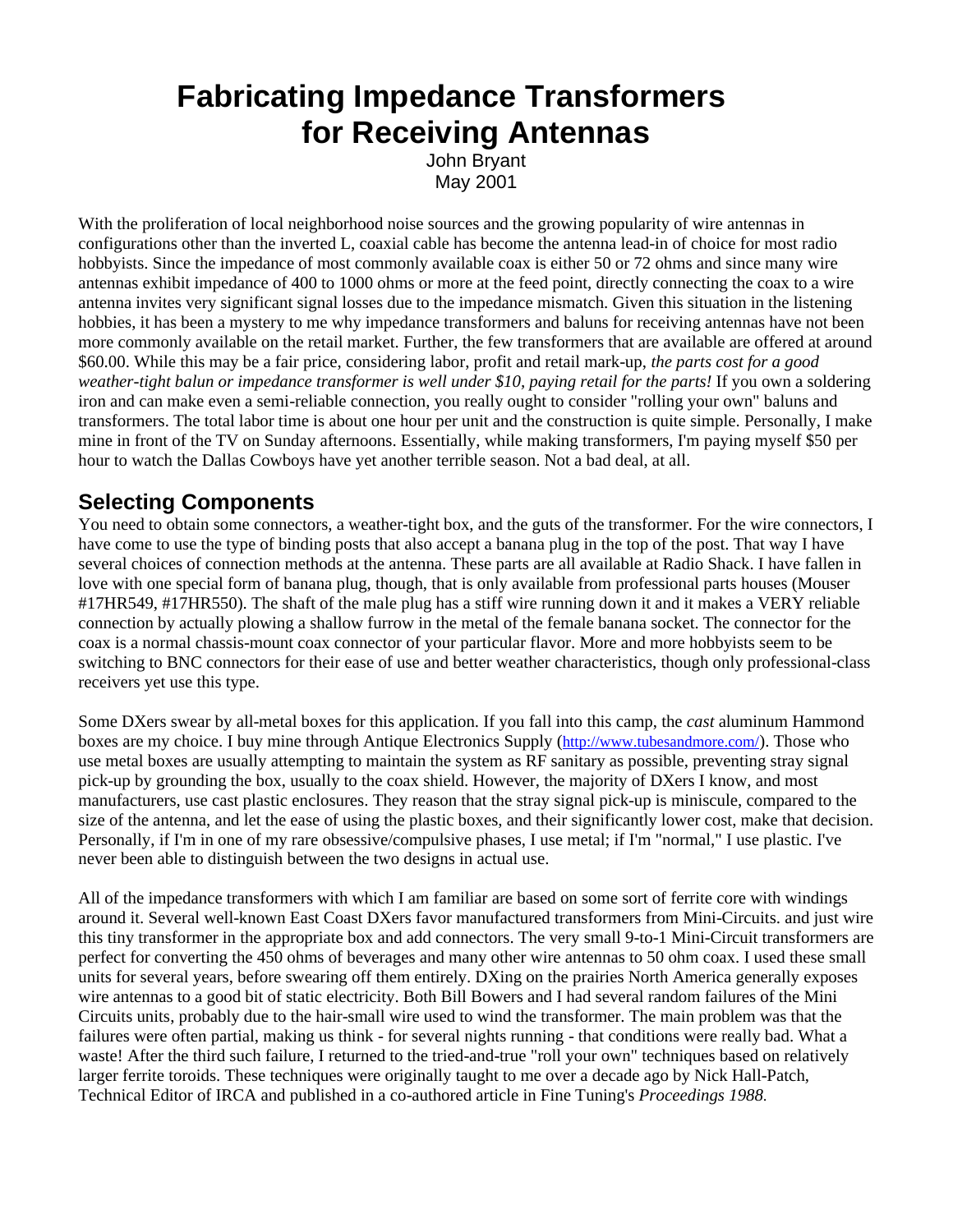Once the decision is made to roll your own using ferrite toroids, there are just two decisions left: the size of toroid and the specific ferrite mix to be used.

In North America, at least, most of us use the toroids from Amidon. These may be purchased over internet directly from the manufacturers representative at (http://www.bytemark.com/amidon/). I've used three sizes of cores over the years. The smallest that I have used is a 1/2" diameter toroid (Amidon's FT-50) which looks like a half-eaten Life Saver candy. To get the proper turn count through the donut hole, you must use very fine magnet wire and a large needle. I found the whole operation overly fussy and I was also concerned about static electricity burning the hairthin wires. I saw no advantage in using cores this small and I don't recommend them now. The largest toroids that I've used measure 1.4 inches in diameter (FT-140.) These work great, but they are a little heavy and expensive for my taste. **I recommend the middle size, 1.14 inch diameter donuts which are large enough to handle easily and I use 30 gauge insulated wire from Radio Shack (#278-501, 502 or 503) for the windings. This wire is** small enough to make a neat close-wound coil of the proper turns-count on the toroid and yet the wire is large enough and stiff enough to be easy to handle.

The Amidon web page has a great deal of technical data to assist you in selecting the proper ferrite material. However, all of that stuff is rather arcane and will take you a while to wade through. What it comes down to is this: **if you want to work from .5MHz to 30 MHz, select "Type 43" material. This material also gives "reasonable" performance on LW. If you are certain that your interests are limited to LW, MW and Tropical Bands (.2 to 15 MHz), then "Type 75" ferrite is what you need.**

If you've followed me this far through this technical thicket, it's probably time to take a break. Lets hunker down in the shade and let me scratch out an illustration to show you where we are headed:



## **CALCULATING THE TURNS COUNT**

Lets calculate the turns count for impedance matching a beverage antenna with an impedance of 450 ohms to 50 ohm coax. Because this is a step-down transformer, the primary (attached to the antenna) will be the larger winding and we'll deal with that first.

The first formula to use will give us the desired inductance of the primary winding:

desired **L** of winding =  $X_L/2p_l^T$ 

where  $\bf{L}$  = Inductance in millihenries  $\bf{X}_L$ =Reactance in ohms  $\bf{L}$  = Lowest frequency of operation in kHz

 $X_L$  may be found by multiplying the impedance of the antenna to be matched by a factor of 4. This  $X_L$  would be 4 x 450 ohms or 1800 ohms. To make things easy, lets use 500 kHz. as our lowest frequency of operation.

So, **L of the primary winding** = 1800/2 x3.1416 x 500 or **.573 mH**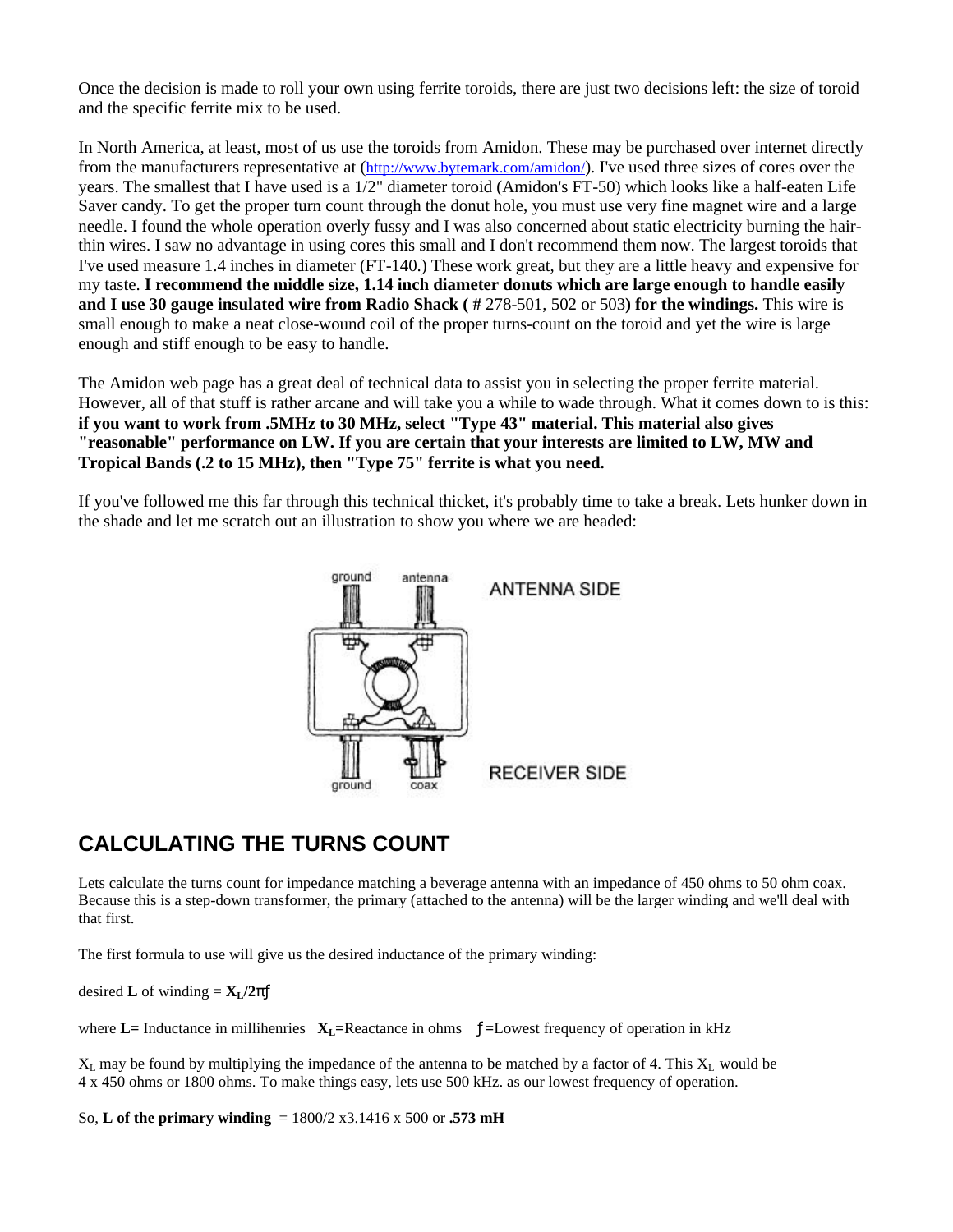Now that we know the inductance (**L**) needed for the primary winding, we can apply the following formula to determine the number of turns needed for the primary winding.

#### $N = 1000 \ddot{\textbf{O}} L/A_L$

In narrative, this formula should be read: Number of turns required (**N**) is equal to 1000 times the **square root** ( $\ddot{\mathbf{0}}$ ) of the Inductance (**L**) divided by the constant  $\mathbf{A}_{\mathbf{L}}$ .

The constant  $A_L$  is determined from the Amidon technical literature and takes into account the RF qualities and the size of a Type 43 toroid that is 1.14 inches in diameter. The  $A_I$  for the FT-114-43 is 603.

So, working the formula above,  $N = 1000 \sqrt{0.573/603} = 1000 \times 0.030825 = 30.8$  turns, use 31

The turns count for the secondary winding (connected to the coax) may be determined by the same method or by knowing that the impedance ratio of a transformer is the turns ratio squared. We are trying to get from a 450 ohm antenna to a 50 ohm coax, so the impedance ratio is 9 to 1. The turns ratio must then be 3 to 1… so, the secondary winding is **10 turns**. Working it out with the formula yields 10.2 turns.

By golly, we have waded clear through the technical thicket. Burn any blood sucking leeches off your arms and legs, rest up in the shade for a while and pop a cool one. You deserve it!

If you want to match one of the currently popular delta or pennant antenna designs, determining the turns count follows the same process. The impedance of pennants and flags is somewhat dependant on the size of wire used and the height above ground. Most seem to fall in the range of 900 ohms to 1000 ohms, so a 950/50 (or 19-to-1) step-down transformer would probably work well for most of this type antenna. The same process as that above can be used to determine the turns count. To save you the effort, here is a chart of turns counts for both Type 43 and Type 75 Material

| Antenna<br><b>Type</b> | Antenna<br>Impedance | <b>Ferrite</b><br><b>Type</b> | Primary<br>Winding | <b>Secondary</b><br>Winding |
|------------------------|----------------------|-------------------------------|--------------------|-----------------------------|
| <b>Beverage</b>        | 450 ohms             | 43                            | 31                 | 10                          |
| <b>Beverage</b>        | 450 ohms             | 75                            | 13                 |                             |
| <b>Delta</b>           | 950 ohms             | 43                            | 45                 | 10                          |
| <b>Delta</b>           | 950 ohms             | 75                            | 20                 |                             |

**Turns Counts Based on FT-114 Amidon Toroids**

**The windings should be placed on the toroid in a "close wound" fashion, with the primary and secondary windings spaced as far apart as possible on opposite sides of the donut.** 



 **TYPICALLY WOUND TOROID WINDING note the series of hot glue dots on the edge of each coil. I use this strategy to keep the windings in place.**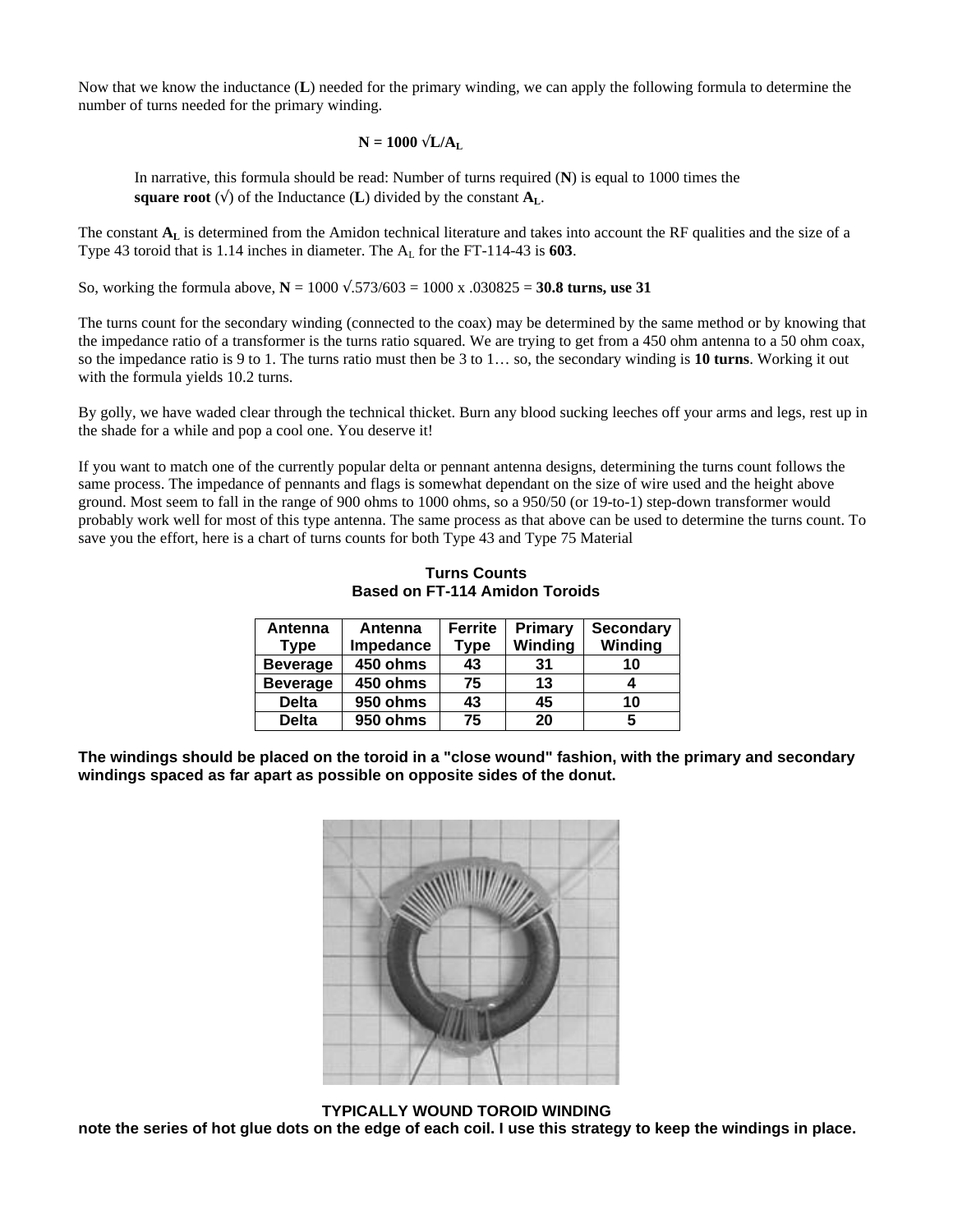## **IN USE**

About all that we have left to discuss is various arrangements for placing the transformer between your antenna and coax. Unfortunately, it is at this point that we leave the world of science and begin to deal with sorcery. It turns out that there are a lot of ways to hook these things up, and most of the controversy centers on various grounding schemes. There are two main circuits to discuss:

#### **SINGLE WIRE ANTENNAS**

There are three or four choices of circuit arrangements here and the best one for your application probably should be determined by careful experimentation. The "scientifically superior" arrangement is probably that shown here as "Circuit A." The second side of each of the coils is connected *separately* to ground. Signal current and static electricity flows from the antenna through the larger coil directly to ground. Current between ground and your receiver is induced into the smaller coil. The main argument against Circuit A is that individual grounds must be separated by at least 12 to 15 feet to be electrically separate, or so I've read. Due to connection through the ground itself, what is probably being accomplished, electrically, with Circuit A is actually Circuit C. Circuit B is the one that Nick Hall-Patch has used with excellent results for years. Grounding of the coax shield, if any, is accomplished at some distance from the transformer.



Circuit C recognizes the problem of possible interaction between the two "separate" grounds and simply connects the grounded side of both coils and the coax braid to a *single* ground at the antenna feed point. This is the circuit that I use when the feed point of the antenna is within three or four feet of the ground and the grounding conditions are good. After writing this article and having Nick pound his approach through my thick skull yet one more time, I think I'll be switching my approach to Circuit B.

Circuit D is the arrangement that the "magnetic balun" manufacturers normally use. The grounded sides of the coils are connected together and hooked to the braid of the coax. The grounding that is so vitally necessary for signal flow is accomplished through the coax braid and left totally to the user. This is the circuit that I use for random wire antennas and I ground the braid at least once between the antenna and the receiver. I will confess, though, that I've used Circuit D with good success on occasion with an ungrounded coax and an ungrounded receiver. I know that I'm taking a chance with static electricity build-up, and I wonder whether all of the signal energy is reaching my receiver; but there you are: my guilty little secret.